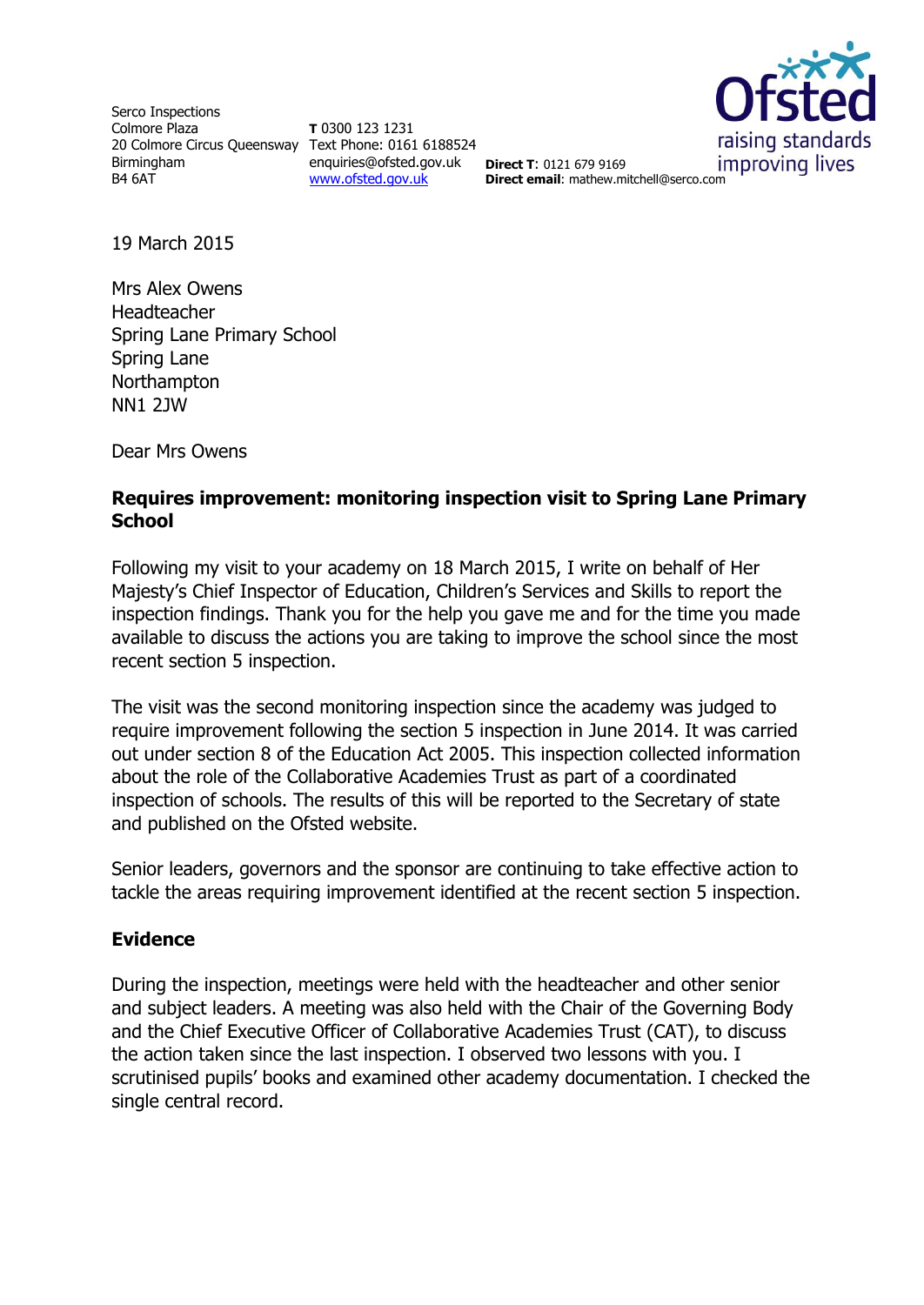

# **Context**

Since the last inspection, the special educational needs leader has left and a new special educational needs leader has been appointed from with the existing staff. Six class teachers have also left. A new Key Stage 2 manager has been appointed. Four new teachers have been appointed, one of whom is temporary until the end of the summer term.

# **Main findings**

You continue to exhibit a strong determination to raise standards and improve the quality of teaching at Spring Lane. Your actions are carefully planned and targeted appropriately to maximise your effectiveness in ensuring pupils are closing gaps in their learning. You expect a great deal from your staff and they are rising to the challenge.

You have improved the quality of teaching by ensuring teachers plan more closely to meet the needs of all pupils. Teachers know what their pupils are able to do and they change their teaching as they identify their pupils' needs in lessons. The quality and quantity of pupils' writing has improved considerably since my last visit. You have successfully raised teachers' expectations of what their pupils can achieve. Pupils are demonstrating a newfound confidence to develop their own ideas and write them down. As a result, progress in writing has accelerated significantly across all year groups. However, pupils' learning in mathematics is not as well developed and progress in this subject is less consistent across the school.

You are successfully building a team of senior and subject leaders who share your determination and commitment to improve outcomes for pupils. Leaders at all levels regularly check the quality of teaching and challenge their colleagues to do better. Bespoke training and support mean they are quickly developing the skills they need to support you in your work. As a result, leadership at all levels is becoming increasingly effective in accelerating progress and closing the attainment gaps for pupils.

The governing body is better organised and is becoming increasingly effective in its role. New systems for checking the quality of teaching and the progress of pupils mean it is much better informed about the effectiveness of school leaders' actions. Governors regularly visit the academy to look at pupils' work, meet with senior leaders, and check the progress of development plans. As a result, governors are asking appropriate and increasingly challenging questions of senior leaders in order to fulfil their role.